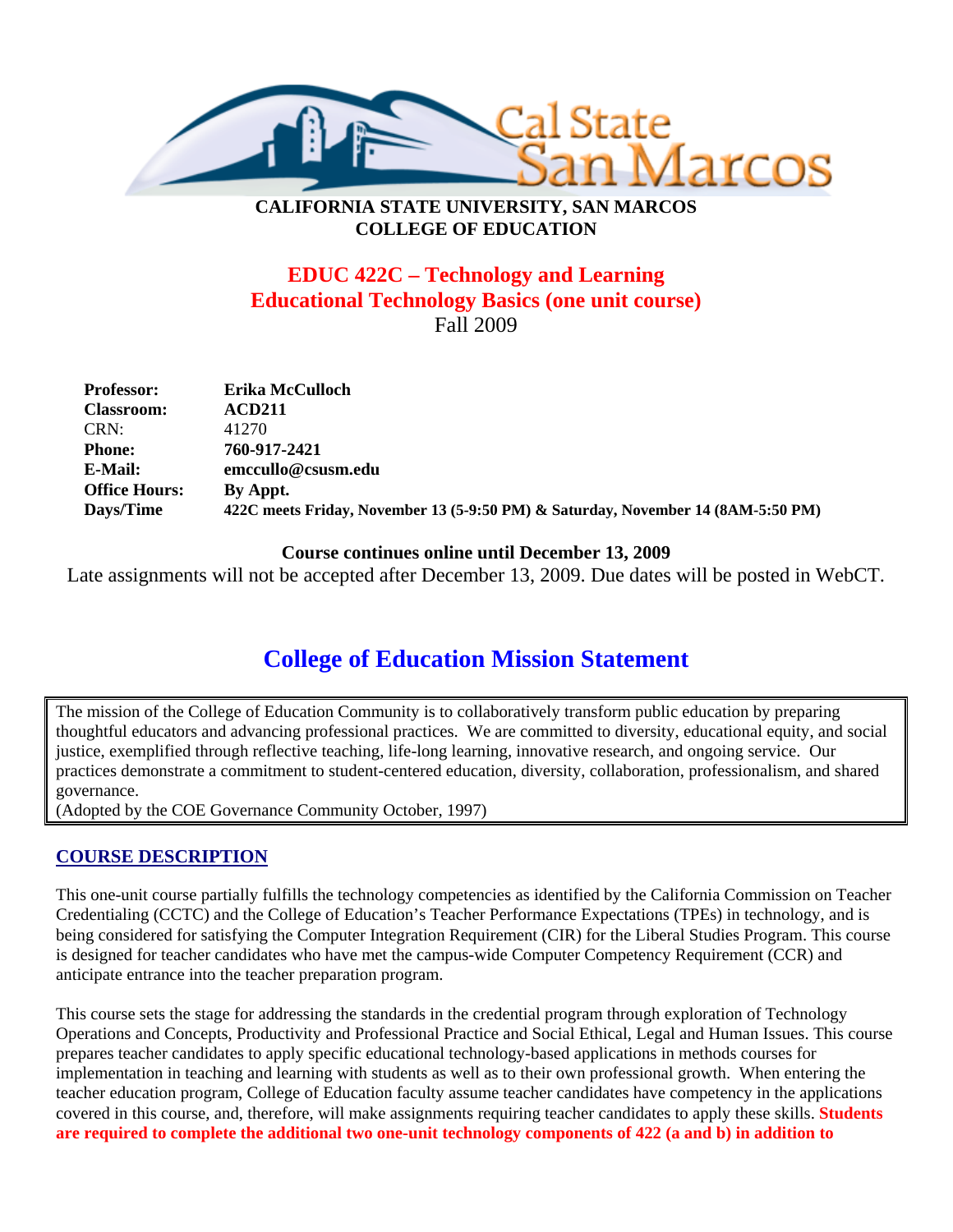#### **successful completion of this course or provide evidence through the waiver process posted on the College of Education web site prior to the beginning of the 422C course.**

# **COURSE PREREQUISITES**

The prerequisite for this course is completion of the campus-wide computer competency requirement. This can be fulfilled by successful completion of one of the following:

- Taking the CSUSM CCR assessment or equivalent course OR
- Completion of an approved computer literacy course at the community college level OR
- Assessment available on first class meeting.

# **COURSE OBJECTIVES**

Teacher candidates will demonstrate competency in:

- A. Meeting the ISTE standards as outlined above at a basic level of proficiency.
- B. Using a variety of educational technology tools applied within teaching and learning for the credential program and for use in public school settings; and
- C. Setting up an electronic portfolio for completion in the CSUSM teacher-credentialing program.

# **MATERIALS AND TEXTS**

NOTE: It is not necessary to purchase the educational software, as much of the specific software titles are available on the Web in demo-version. Students are responsible for saving backup copies of all assignments. All word-processed documents must be saved in Microsoft Word format, available on all campus computers.

- A. ISTE Student Membership: (ww.iste.org) (\$54.00). L&L. **Must** be purchased by the 2<sup>nd</sup> day of class. This is used in place of a textbook. Proof of membership is required to pass the course.
- B. Taskstream Account: www.taskstream.com (\$25 for one semester, may be purchased for longer as this will be used in the CSUSM credential programs).
- C. USB key-drive (256MB or more)
- D. One mini-cassette and batteries for video project per group:
- E. Use of campus email account and WebCT for course communication (provided free).
- F. Print Card: Purchase on Campus.
- G. All electronic files from 422A and 422B assignments or equivalent.
- H. Optional: Computer Headphones and microphone for video project (recommended).

In order to successfully complete this course, **all the assignments** must be completed at an acceptable level noted on assignment rubrics and the student must earn a C+ or better in the course. In addition to the assignments described below, performance assessment on the teacher candidate's ability to perform tasks using the software will be assessed. Because the content of this course contributes to passage of multiple TPEs, successful completion is imperative. Failure to successfully complete this course will prohibit a teacher candidate from continuing in the program beyond the first semester. The percentage of weight of each assignment is noted next to the description of the topic.

# **AUTHORIZATION TO TEACH ENGLISH LEARNERS (CREDENTIAL COURSES ONLY)**

This credential program has been specifically designed to prepare teachers for the diversity of languages often encountered in California public school classrooms. The authorization to teach English learners is met through the infusion of content and experiences within the credential program, as well as additional coursework. Students successfully completing this program receive a credential with authorization to teach English learners. *(Approved by CCTC in SB 2042 Program Standards, August 02)*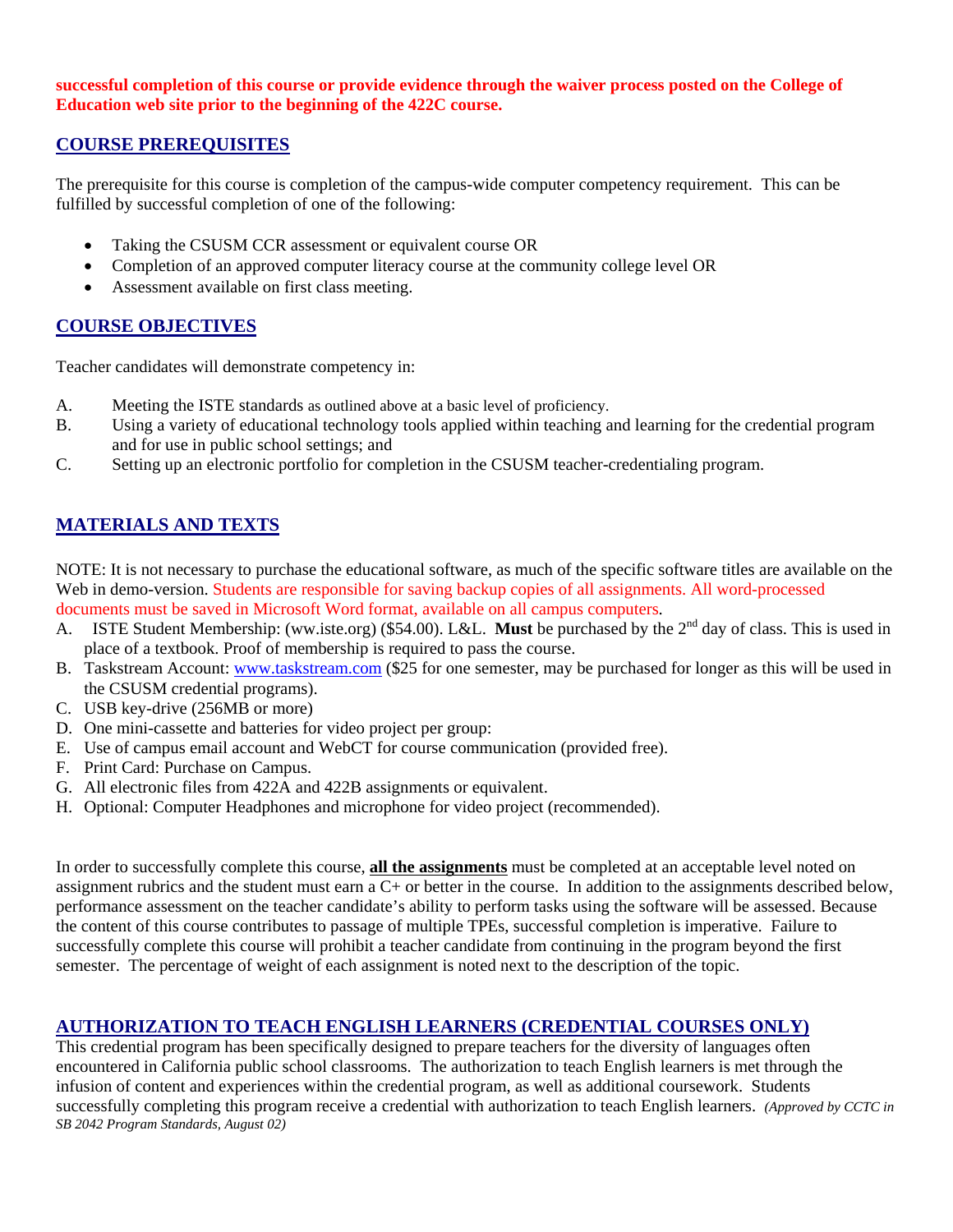# **STUDENT LEARNING OUTCOMES**

#### **Teacher Performance Expectation (TPE) Competencies**

This course is designed to help teachers seeking the Multiple and Single Subjects Credential to develop the skills, knowledge, and attitudes necessary to assist schools and districts in implementing an effective program for all students. The successful candidate will be able to merge theory and practice in order to realize a comprehensive and extensive educational program for all students. The following TPEs are addressed in this course:

Primary Emphasis TPE 14 CSUSM Educational Technology (Based on ISTE NETS: see below)

Secondary Emphasis: TPE 4 - Making Content Accessible TPE 5 - Student Engagement TPE 6 - Developmentally Appropriate Teaching Practices TPE 7 - Teaching English Language Learners TPE 12 - Professional, legal and ethical TPE 13 - Professional Growth

#### **National Educational Technology Standards for Teachers (NETS-T)**

ISTE embarked on a collaborative three-year process to update NETS for Students, Teachers, and Administrators. We will be using a draft of the NETS-T document that will be released at the NECC Conference in San Antonio, TX this summer.

#### **ISTE NETS for Teachers (**February 14, 2008**)**

Effective teachers model and apply the National Educational Technology Standards for Students (NETS•S) as they design, implement, and assess learning experiences to engage students and improve learning; enrich professional practice; and provide positive models for students, colleagues, and the community. All teachers should meet the following standards and performance indicators. Teachers:

#### **1. Facilitate and Inspire Student Learning and Creativity**

Teachers use their knowledge of subject matter, teaching and learning, and technology to facilitate experiences that advance student learning, creativity, and innovation in both face-to-face and virtual environments. Teachers:

- a. promote, support, and model creative and innovative thinking and inventiveness
- b. engage students in exploring real-world issues and solving authentic problems using digital tools and resources
- c. promote student reflection using collaborative tools to reveal and clarify students' conceptual understanding and thinking, planning, and creative processes
- d. model collaborative knowledge construction by engaging in learning with students, colleagues, and others in face-to-face and virtual environments

#### **2. Design and Develop Digital-Age Learning Experiences and Assessments**

Teachers design, develop, and evaluate authentic learning experiences and assessments incorporating contemporary tools and resources to maximize content learning in context and to develop the knowledge, skills, and attitudes identified in the NETS•S. Teachers:

- a. design or adapt relevant learning experiences that incorporate digital tools and resources to promote student learning and creativity
- b. develop technology-enriched learning environments that enable all students to pursue their individual curiosities and become active participants in setting their own educational goals, managing their own learning, and assessing their own progress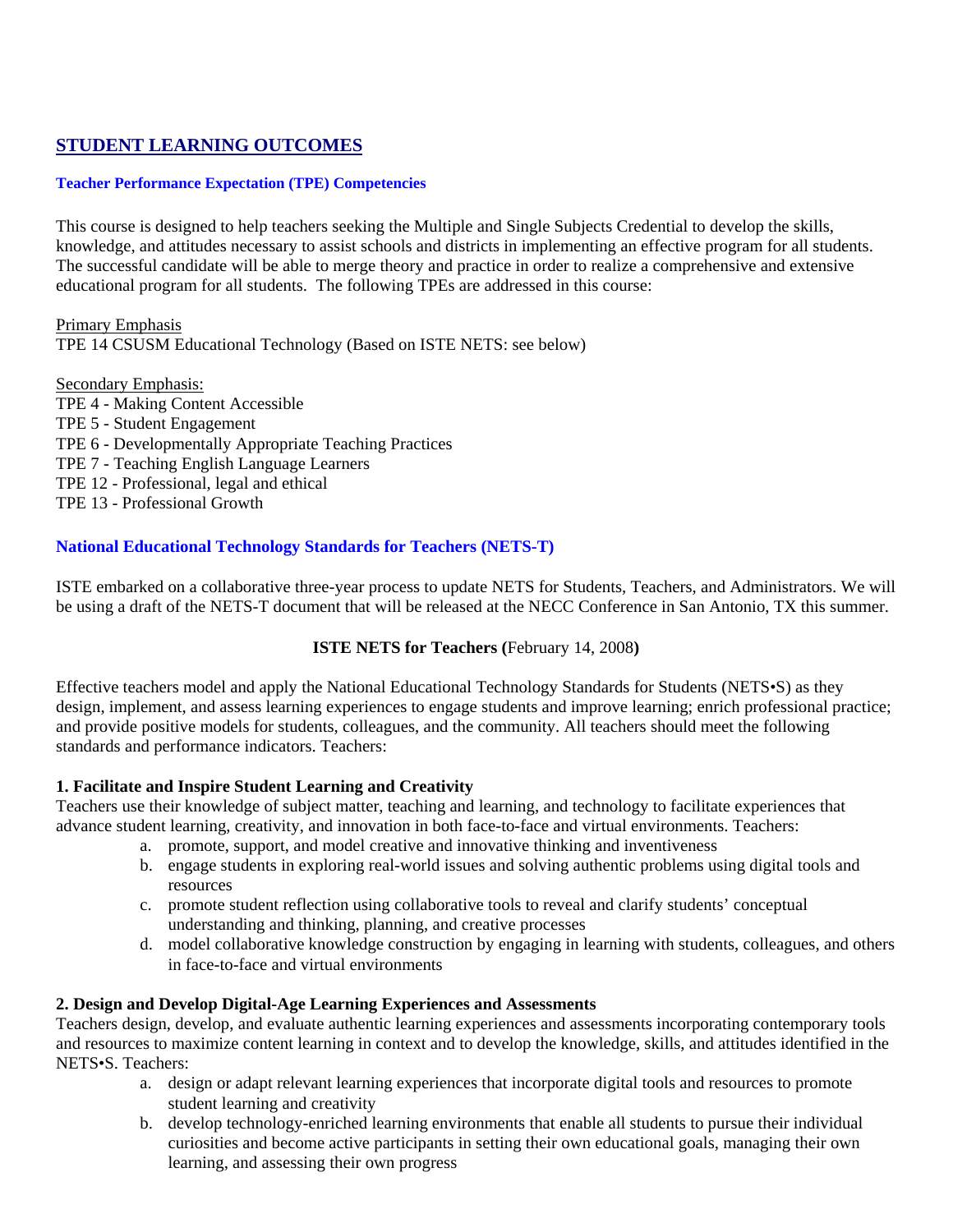- c. customize and personalize learning activities to address students' diverse learning styles, working strategies, and abilities using digital tools and resources
- d. provide students with multiple and varied formative and summative assessments aligned with content and technology standards and use resulting data to inform learning and teaching

#### **3. Model Digital-Age Work and Learning**

Teachers exhibit knowledge, skills, and work processes representative of an innovative professional in a global and digital society. Teachers:

- a. demonstrate fluency in technology systems and the transfer of current knowledge to new technologies and situations
- b. collaborate with students, peers, parents, and community members using digital tools and resources to support student success and innovation
- c. communicate relevant information and ideas effectively to students, parents, and peers using a variety of digital-age media and formats
- d. model and facilitate effective use of current and emerging digital tools to locate, analyze, evaluate, and use information resources to support research and learning

#### **4. Promote and Model Digital Citizenship and Responsibility**

Teachers understand local and global societal issues and responsibilities in an evolving digital culture and exhibit legal and ethical behavior in their professional practices. Teachers:

- a. advocate, model, and teach safe, legal, and ethical use of digital information and technology, including respect for copyright, intellectual property, and the appropriate documentation of sources address the diverse needs of all learners by using learner-centered strategies and providing equitable access to appropriate digital tools and resources
- b. promote and model digital etiquette and responsible social interactions related to the use of technology and information
- c. develop and model cultural understanding and global awareness by engaging with colleagues and students of other cultures using
- d. digital-age communication and collaboration tools

#### **5. Engage in Professional Growth and Leadership**

Teachers continuously improve their professional practice, model lifelong learning, and exhibit leadership in their school and professional community by promoting and demonstrating the effective use of digital tools and resources. Teachers:

- a. participate in local and global learning communities to explore creative applications of technology to improve student learning
- b. exhibit leadership by demonstrating a vision of technology infusion, participating in shared decision making and community building, and developing the leadership and technology skills of others
- c. evaluate and reflect on current research and professional practice on a regular basis to make effective use of existing and emerging digital tools and resources in support of student learning
- d. contribute to the effectiveness, vitality, and self-renewal of the teaching profession and of their school and community

# **COLLEGE OF EDUCATION ATTENDANCE POLICY**

*Due to the dynamic and interactive nature of courses in the College of Education, all students are expected to attend all classes and participate actively. At a minimum, students must attend more than 80% of class time, or s/he may not receive Credit for the course at the discretion of the instructor. Individual instructors may adopt more stringent attendance requirements. Should the student have extenuating circumstances, s/he should contact the instructor as soon as possible.* 

A good student is one who adheres to standards of dependability and promptness. If more than two hours of class sessions are missed or there is tardiness (or leave early) the teacher candidate cannot receive an A**. Late assignments will be penalized by a 5% deduction in points for each weekday late.** After one week, late assignments receive no credit. If extraordinary circumstances occur, please make an appointment with the instructor. Remember that communication is the key to success.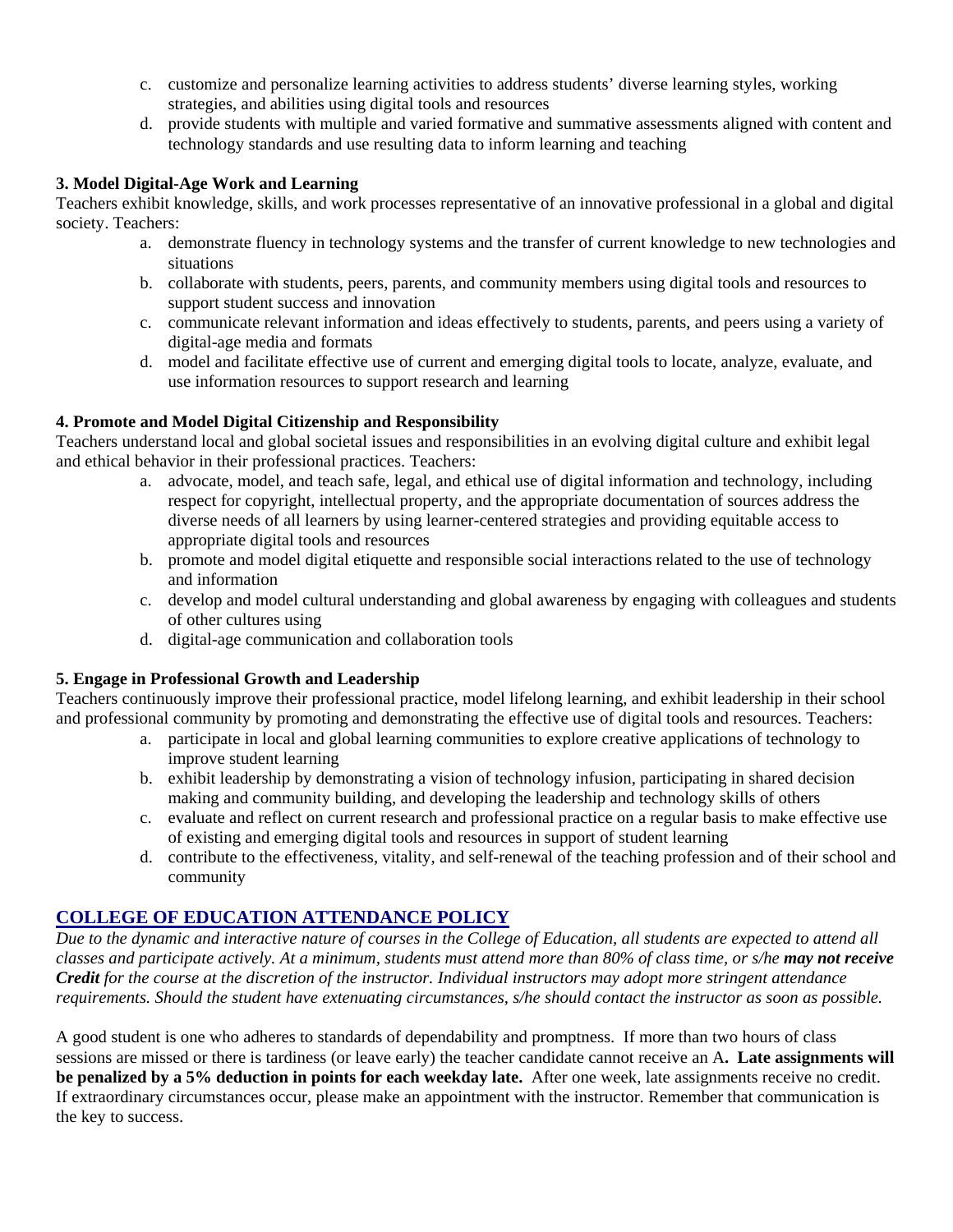In addition to attending course sessions, each student will be required to complete lab assignments each week. Some of the course assignments require students to use campus resources. All students must plan time they can work in labs on campus at least once per week in addition to class time. Students are required to check campus resources and availability of labs. Mac computers are located in UH 271, ACD 211, and Kellogg Library (2nd floor). Students are required to use campus issued-email accounts and check email and WebCT at least two times per week to communicate with instructor and peers.

### **STUDENTS WITH DISABILITIES REQUIRING REASONABLE ACCOMMODATIONS**

Students with disabilities who require reasonable accommodations must be approved for services by providing appropriate and recent documentation to the Office of Disable Student Services (DSS). This office is located in Craven Hall 5205, and can be contacted by phone at (760) 750-4905, or TTY (760) 750-4909. Students authorized by DSS to receive reasonable accommodations should meet with their instructor during office hours or, in order to ensure confidentiality, in a more private setting.

# **ALL UNIVERSITY WRITING REQUIREMENT**

The CSUSM writing requirement of 2500 words is met through the completion of course assignments. Therefore, all writing will be looked at for content, grammar, spelling and format.

# **CSUSM ACADEMIC HONESTY POLICY**

"Students will be expected to adhere to standards of academic honesty and integrity, as outlined in the Student Academic Honesty Policy. All written work and oral presentation assignments must be original work. All ideas/materials that are borrowed from other sources must have appropriate references to the original sources. Any quoted material should give credit to the source and be punctuated with quotation marks.

Students are responsible for honest completion of their work including examinations. There will be no tolerance for infractions. If you believe there has been an infraction by someone in the class, please bring it to the instructor's attention. The instructor reserves the right to discipline any student for academic dishonesty in accordance with the general rules and regulations of the university. Disciplinary action may include the lowering of grades and/or the assignment of a failing grade for an exam, assignment, or the class as a whole."

Incidents of Academic Dishonesty will be reported to the Dean of Students. Sanctions at the University level may include suspension or expulsion from the University.

#### **PLAGIARISM:**

As an educator, it is expected that each student will do his/her own work, and contribute equally to group projects and processes. Plagiarism or cheating is unacceptable under any circumstances. If you are in doubt about whether your work is paraphrased or plagiarized see the Plagiarism Prevention for Students website http://library.csusm.edu/plagiarism/index.html. If there are questions about academic honesty, please consult the University catalog.

# **USE OF TECHNOLOGY:**

Students are expected to demonstrate competency in the use of various forms of technology (i.e. word processing, electronic mail, WebCT6, use of the Internet, and/or multimedia presentations). Specific requirements for course assignments with regard to technology are at the discretion of the instructor. Keep a digital copy of all assignments for use in your teaching portfolio. All assignments will be submitted online, and some will be submitted in hard copy as well. Details will be given in class.

# **ELECTRONIC COMMUNICATION PROTOCOL:**

Electronic correspondence is a part of your professional interactions. If you need to contact the instructor, e-mail is often the easiest way to do so. It is my intention to respond to all received e-mails in a timely manner. Please be reminded that e-mail and on-line discussions are a very specific form of communication, with their own nuances and etiquette. For instance, electronic messages sent in all upper case (or lower case) letters, major typos, or slang, often communicate more than the sender originally intended. With that said, please be mindful of all e-mail and on-line discussion messages you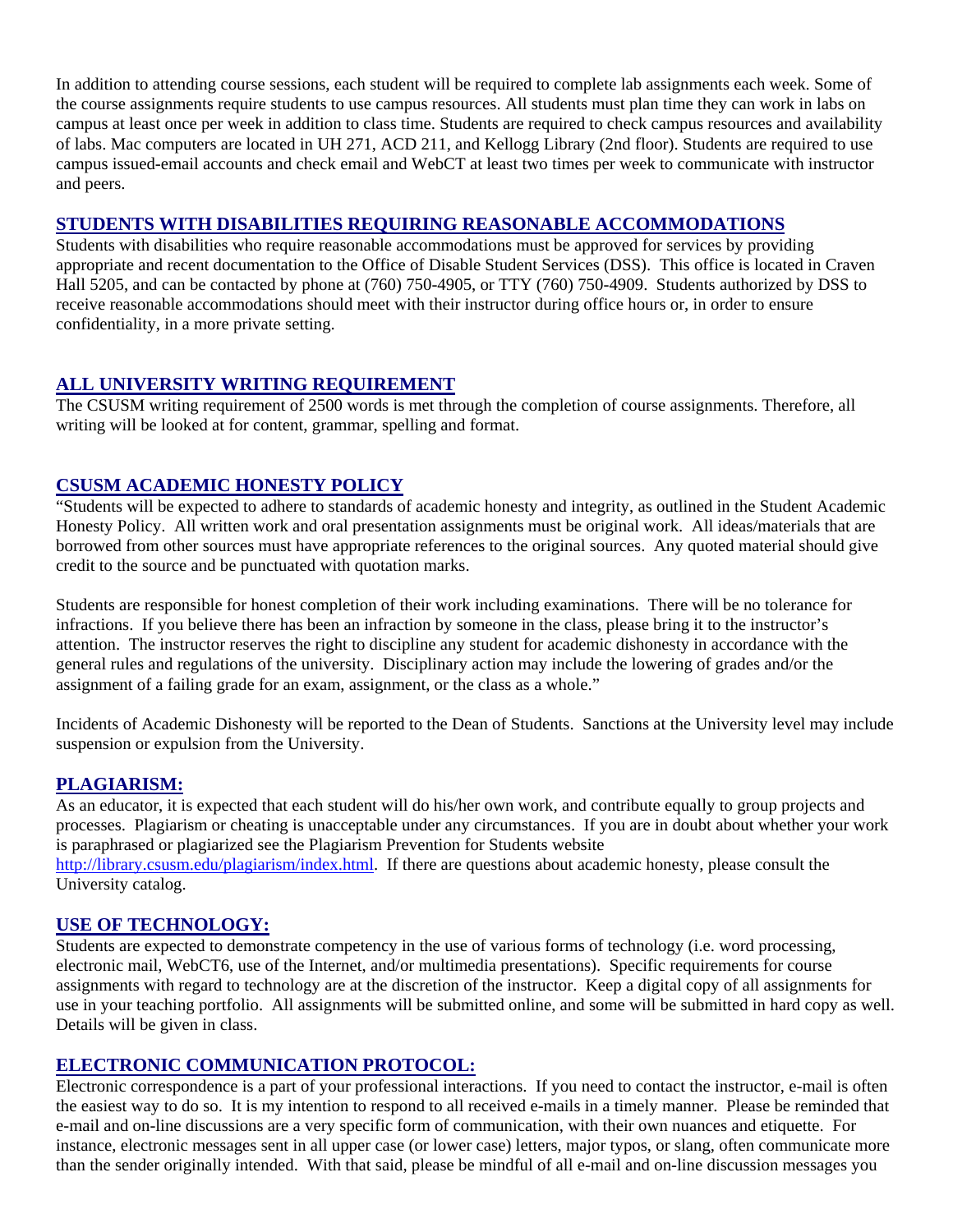send to your colleagues, to faculty members in the College of Education, or to persons within the greater educational community. All electronic messages should be crafted with professionalism and care. Things to consider:

- Would I say in person what this electronic message specifically says?
- How could this message be misconstrued?
- Does this message represent my highest self?
- Am I sending this electronic message to avoid a face-to-face conversation?

In addition, if there is ever a concern with an electronic message sent to you, please talk with the author in person in order to correct any confusion.

\*\* Due to the devastating effects of current budget crisis in California, I have been furloughed nine days each semester of this academic year, representing a 9.23% reduction in both workload and compensation. A furlough is an unpaid day off on a faculty member's regularly-scheduled workday. In order to satisfy legal and ethical requirements of the California Labor Code, I am required to submit formal certification that I will not work on my furlough days. I am prohibited from teaching, conducting scholarly research, consulting with students, responding to email or voicemail, providing assignment feedback, or participating in any CSU work-related activities on my furlough days.

Please send any email correspondence to the WebCT mailbox and not the instructor's email address.